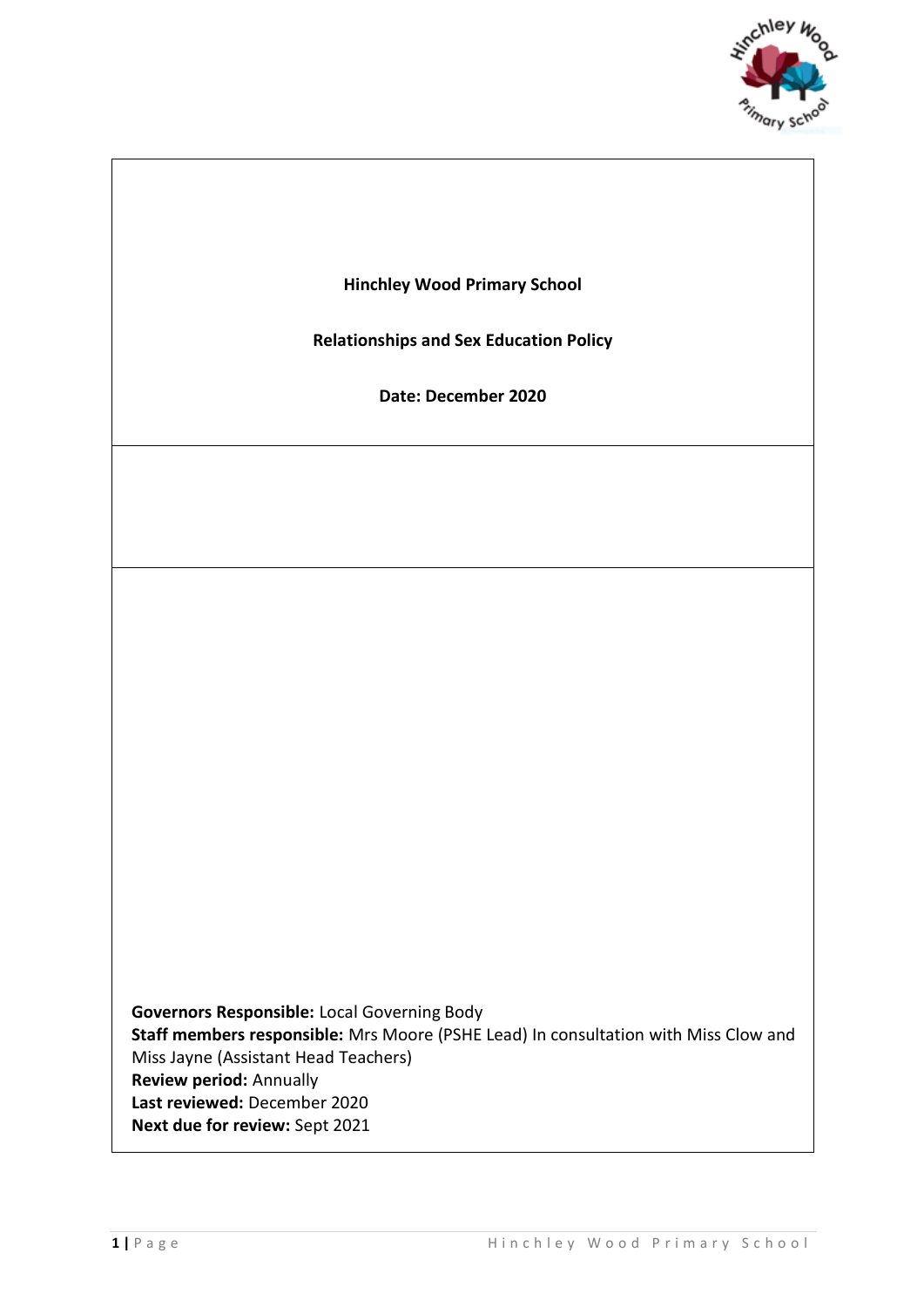

# **RELATIONSHIPS AND SEX EDUCATION POLICY**

This policy covers our approach to Relationships Education; a statutory component of the PSHE and Citizenship curriculum from September 2020. It aims to set out the purpose of Relationships Education and the intended outcomes for pupils, what is covered in our curriculum and how it is delivered.

We define Relationships Education as learning about the many strands of relationships and growing up. This includes family relationships, friendships and relationships with peers and adults, healthy and unhealthy relationships, the characteristics of positive relationships, relationships online and the emotional, social and physical aspects of growing up.

The aims of relationships and sex education (RSE) at our school are to provide a framework in which sensitive discussions can take place, to prepare pupils for puberty and give them an understanding of sexual development and the importance of health and hygiene. It will help pupils develop feelings of self-respect, confidence and empathy. It will also keep children safe and extend personal and social skills. It will help children to learn the value of respect, care and love and to value family life within stable, loving and committed relationships.

At Hinchley Wood school we will create a positive culture around issues of sexuality and relationships and teach pupils the correct vocabulary to describe themselves and their bodies. The new curriculum will be mandatory from **September 2020**.

"To embrace the challenges of creating a happy and successful adult life, pupils need knowledge that will enable them to make informed decisions about their wellbeing, health and relationships and to build their self-efficacy. Pupils can also put this knowledge into practice as they develop the capacity to make sound decisions when facing risks, challenges and complex contexts. Everyone faces difficult situations in their lives. These subjects can support young people to develop resilience, to know how and when to ask for help, and to know where to access support." (DforE, 2019)

### **Curriculum Content**

Relationships and Sex Education is taught weekly through a planned programme as part of work that follows the Jigsaw PSHE programme. Jigsaw is designed as a whole school approach, with all year groups working on the same theme (Puzzle) at the same time. This enables each Puzzle to start with an introductory collective worship, generating a whole school focus for adults and children alike.

There are six Puzzles in Jigsaw that are designed to progress in sequence from September to July. Each Puzzle has six Pieces (lessons).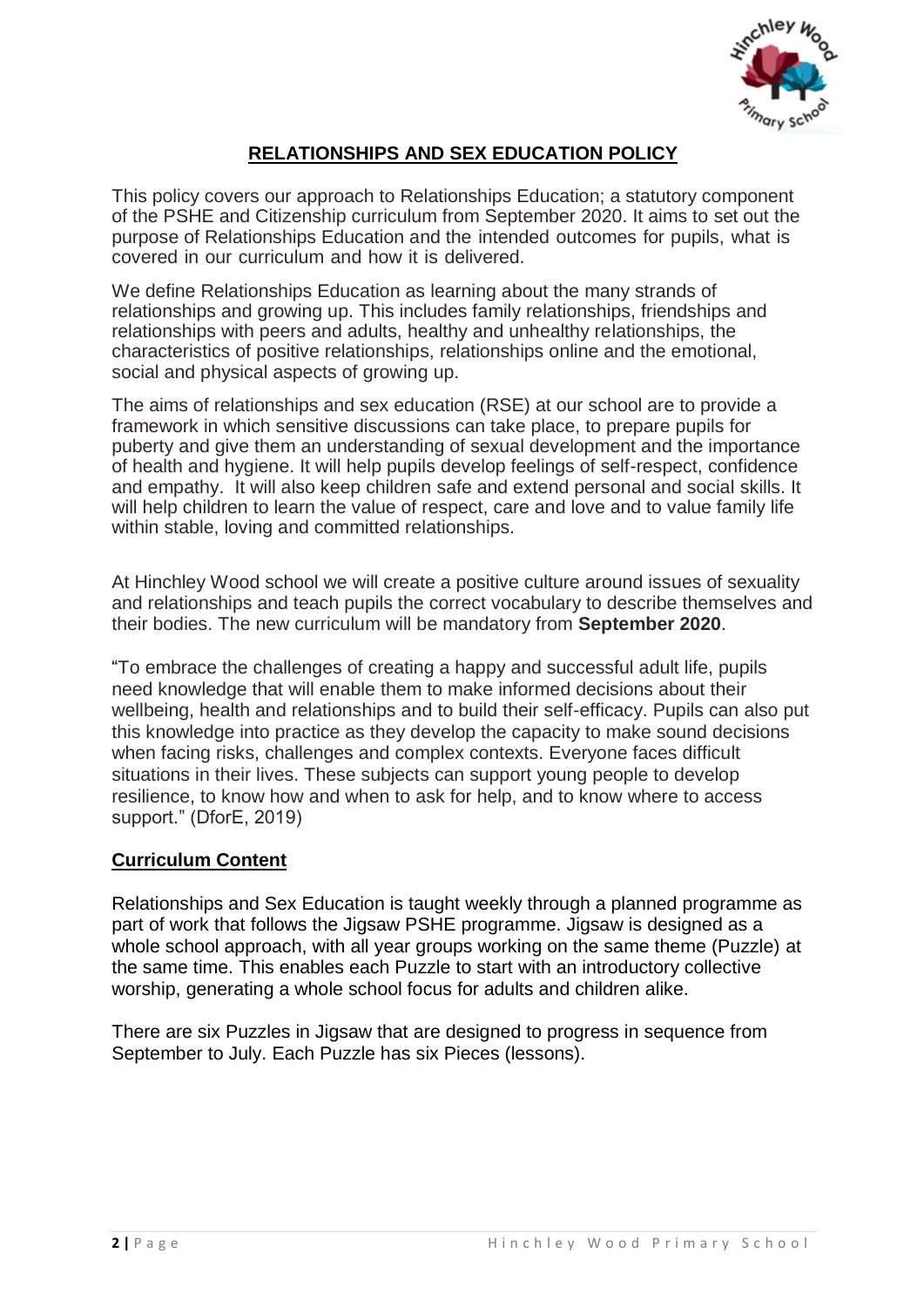



## **Jigsaw RSE Content**

The grid below shows specific RSE learning intentions for each year group in the 'Changing Me' Puzzle that will always be taught in the second half of summer term.

| Year        | <b>Piece</b>      | <b>Learning Objectives</b>                        |
|-------------|-------------------|---------------------------------------------------|
| Group       | <b>Number and</b> | 'Pupils will be able to'                          |
|             | <b>Name</b>       |                                                   |
| <b>EYFS</b> | Piece 1           | name parts of the body                            |
|             | My body           |                                                   |
|             | Piece 3           | understand that we all grow from babies to adults |
|             | Growing up        |                                                   |

# **Key Stage 1**

| Year<br>Group  | <b>Piece</b><br><b>Number and</b><br><b>Name</b> | <b>Learning Objectives</b><br>'Pupils will be able to'                                                                                                                                                                                                                              |
|----------------|--------------------------------------------------|-------------------------------------------------------------------------------------------------------------------------------------------------------------------------------------------------------------------------------------------------------------------------------------|
|                | Piece 4<br>Boys' and<br>Girls' Bodies            | Identify the parts of the body that make boys different to girls<br>$\bullet$<br>and use the correct names for these: penis, testicles, vagina,<br>vulva, anus)<br>respect my body and understand which parts are private<br>$\bullet$                                              |
| $\overline{2}$ | Piece 4<br>Boys' and<br>Girls' Bodies            | recognise the physical differences between boys and girls, use<br>$\bullet$<br>the correct names for parts of the body (penis, testicles, vagina<br>vulva, anus) and appreciate that some parts of my body are<br>private<br>tell you what I like/don't like about being a boy/girl |

# **Lower Key Stage 2**

| Year<br>Group | <b>Piece</b><br><b>Number and</b><br><b>Name</b> | <b>Learning Objectives</b><br>'Pupils will be able to'                                                                                                   |
|---------------|--------------------------------------------------|----------------------------------------------------------------------------------------------------------------------------------------------------------|
| 3             | Piece 1<br><b>How Babies</b><br>Grow             | understand that in animals and humans lots of changes<br>happen between conception and growing up, and that usually it<br>is the female who has the baby |
|               | Piece 2                                          | understand how babies grow and develop in the mother's<br>uterus and understand what a baby needs to live and grow                                       |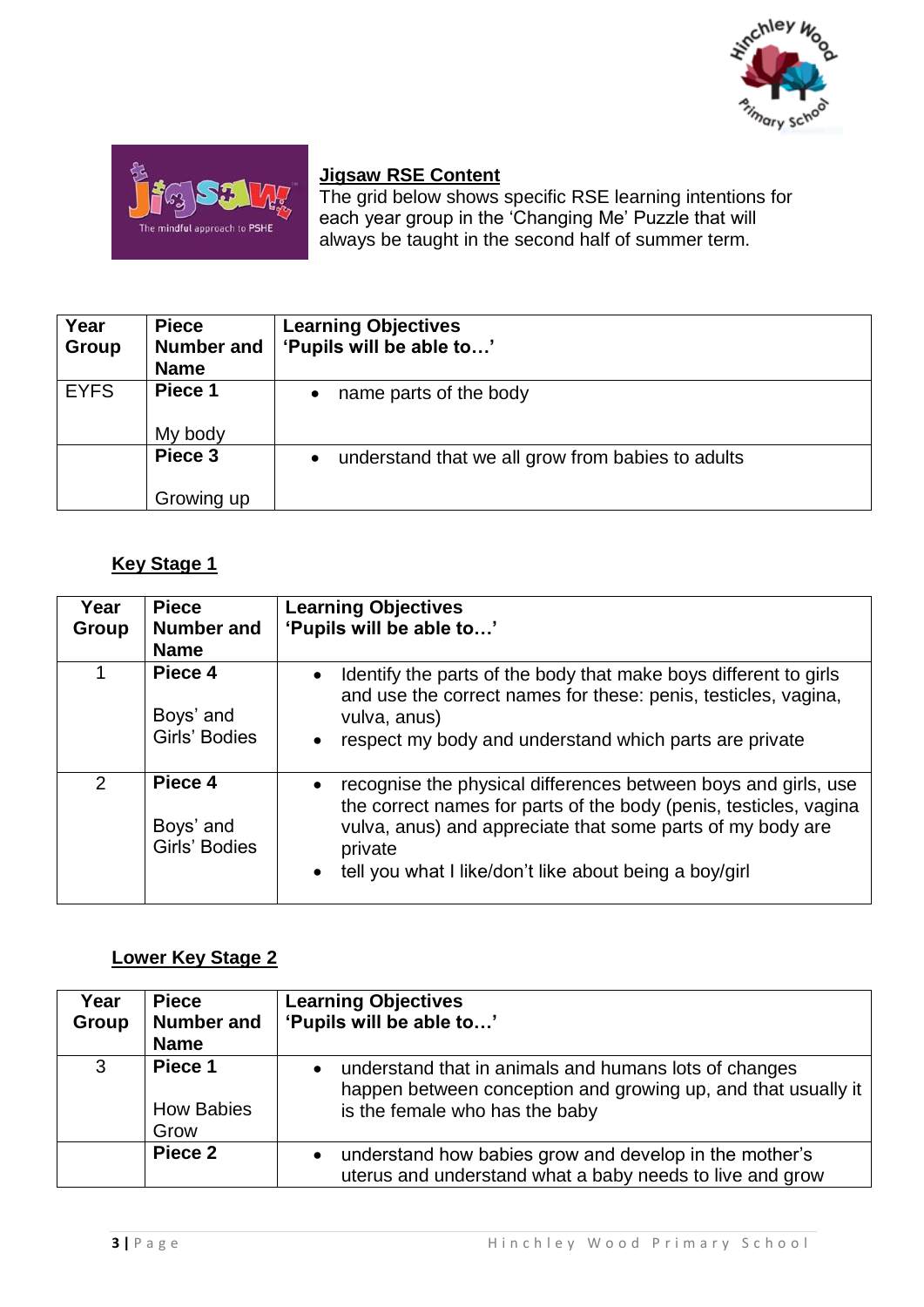

|                         | <b>Babies</b>                      | express how I might feel if I had a new baby in my family                                                                                                                                                                                  |
|-------------------------|------------------------------------|--------------------------------------------------------------------------------------------------------------------------------------------------------------------------------------------------------------------------------------------|
|                         | Piece 3<br>Outside Body<br>Changes | understand that boys' and girls' bodies need to change so that<br>when they grow up their bodies can make babies<br>I can identify how boys' and girls' bodies change on the outside<br>during this growing up process                     |
|                         | Piece 4<br>Inside Body<br>Changes  | identify how boys' and girls' bodies change on the inside during<br>the growing up process and can tell you why these changes<br>are necessary so that their bodies can make babies when they<br>grow up                                   |
| Year                    | <b>Piece</b>                       | <b>Learning Objectives</b>                                                                                                                                                                                                                 |
|                         |                                    |                                                                                                                                                                                                                                            |
|                         | <b>Number and</b>                  | 'Pupils will be able to'                                                                                                                                                                                                                   |
| Group                   | <b>Name</b>                        |                                                                                                                                                                                                                                            |
| $\overline{\mathbf{4}}$ | Piece 2<br>Having A<br>Baby        | correctly label the internal and external parts of male and<br>female bodies that are necessary for making a baby<br>understand that having a baby is a personal choice and<br>express how I feel about having children when I am an adult |

# **Upper Key Stage 2**

| Year<br>Group | <b>Piece</b><br>Number and<br><b>Name</b>          | <b>Learning Objectives</b><br>'Pupils will be able to'                                                                                                                                                                                                                      |
|---------------|----------------------------------------------------|-----------------------------------------------------------------------------------------------------------------------------------------------------------------------------------------------------------------------------------------------------------------------------|
| 5             | Piece 2<br>Puberty for<br><b>Girls</b>             | explain how a girl's body changes during puberty and<br>understand the importance of looking after myself physically<br>and emotionally<br>understand that puberty is a natural process that happens to<br>$\bullet$<br>everybody and that it will be OK for me             |
|               | Piece 3<br>Puberty for<br>Boys and<br><b>Girls</b> | describe how boys' and girls' bodies change during puberty<br>express how I feel about the changes that will happen to me<br>during puberty                                                                                                                                 |
|               | Piece 4<br>Conception                              | understand that sexual intercourse can lead to conception and<br>that is how babies are usually made<br>understand that sometimes people need IVF to help them have<br>$\bullet$<br>a baby<br>appreciate how amazing it is that human bodies can reproduce<br>in these ways |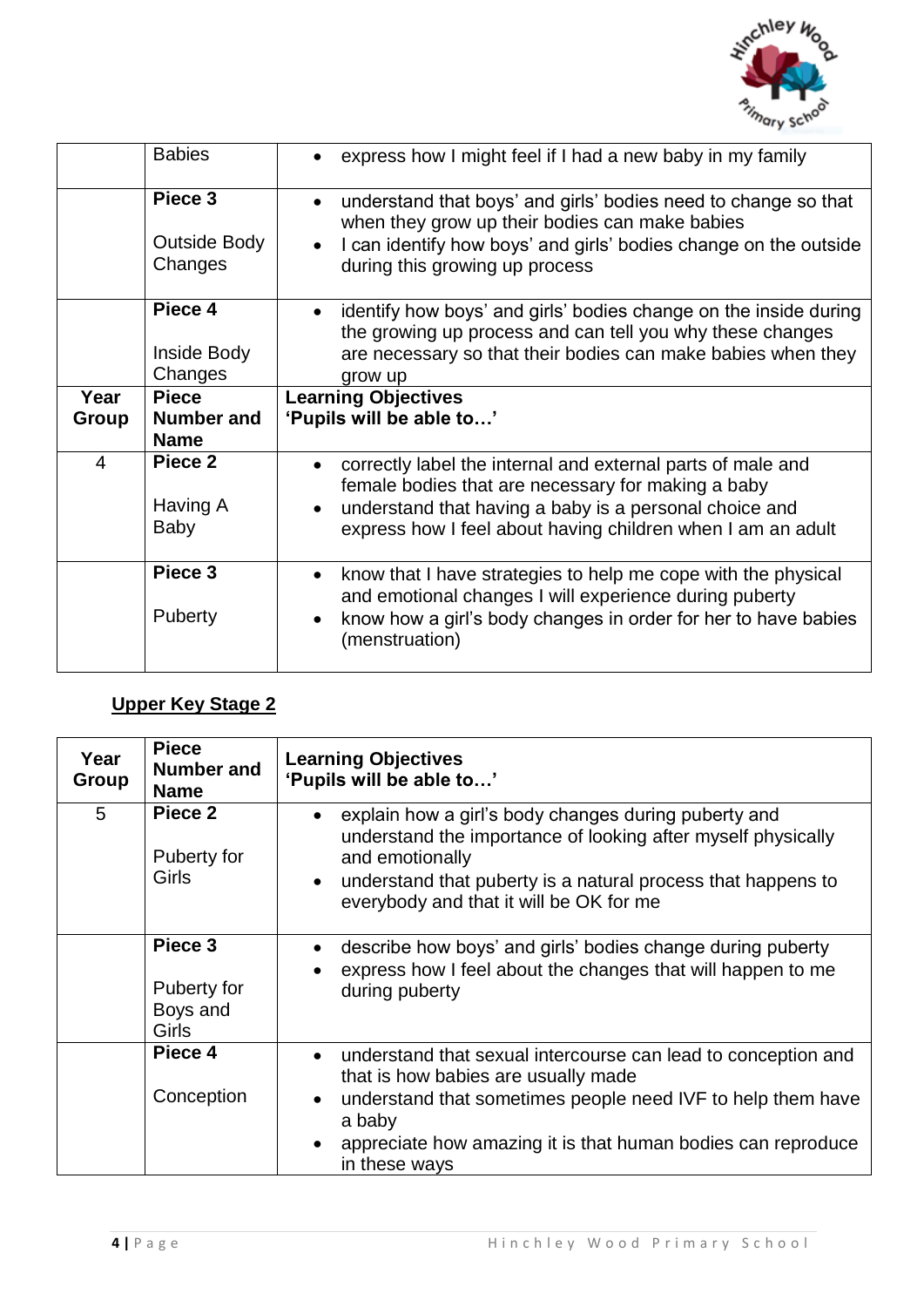

# **Upper Key Stage 2**

| Year<br><b>Group</b> | <b>Piece</b><br><b>Number and</b><br><b>Name</b>          | <b>Learning Objectives</b><br>'Pupils will be able to'                                                                                                                                                                                                                                                                                                                    |
|----------------------|-----------------------------------------------------------|---------------------------------------------------------------------------------------------------------------------------------------------------------------------------------------------------------------------------------------------------------------------------------------------------------------------------------------------------------------------------|
| 6                    | Piece 2<br>Puberty                                        | explain how girls' and boys' bodies change during puberty and<br>understand the importance of looking after myself physically and<br>emotionally express how I feel about the changes that will<br>happen to me during puberty                                                                                                                                            |
|                      | Piece 3<br>Babies $-$<br>Conception to<br><b>Birth</b>    | describe how a baby develops from conception through the nine<br>$\bullet$<br>months of pregnancy, and how it is born<br>recognise how I feel when I reflect on the development and birth<br>of a baby                                                                                                                                                                    |
|                      | Piece 4<br><b>Boyfriends</b><br>and<br><b>Girlfriends</b> | understand how being physically attracted to someone changes<br>$\bullet$<br>the nature of the relationship and what that might mean about<br>having a girlfriend/boyfriend<br>Understand that respect for one another is essential in a<br>$\bullet$<br>boyfriend/girlfriend relationship, and that I should not feel<br>pressured into doing something I don't want to. |

## **How Relationships and Sex Education is organised in the curriculum**

RSE is not delivered in isolation, but firmly embedded in all curriculum areas including Personal, Social, Health and Economic (PSHE) education, Citizenship and Science. At Hinchley Wood Primary, the main RSE content is delivered as part of a wider topic to provide a context for learning. Many aspects of RSE are taught throughout the year, whilst some specific age-related aspects are delivered at a preplanned point during the year in order that parents are informed and can be involved in supporting their child.

- RSE is normally delivered by class teachers in mixed or single gender groups, as appropriate.
- PSHE Ground Rules are used in all PSHE and RSE lessons.
- Resources used are flexible in order to meet the needs of the pupils and curriculum. A selection of these can be viewed during the parent sessions.
- Correct scientific vocabulary will be used throughout the RSE and PSHE curriculum.
- RSE is delivered through a varied range of activities, which promote dialogue and understanding. These include: circle time, active teaching and learning, role play/scenarios, card sorting and discussions.
- External agencies may be invited to support the delivery of RSE. These include: the school nurse and the police.
- External agencies and visitors are familiar with and understand the school's RSE policy and safeguarding policy and work within these documents.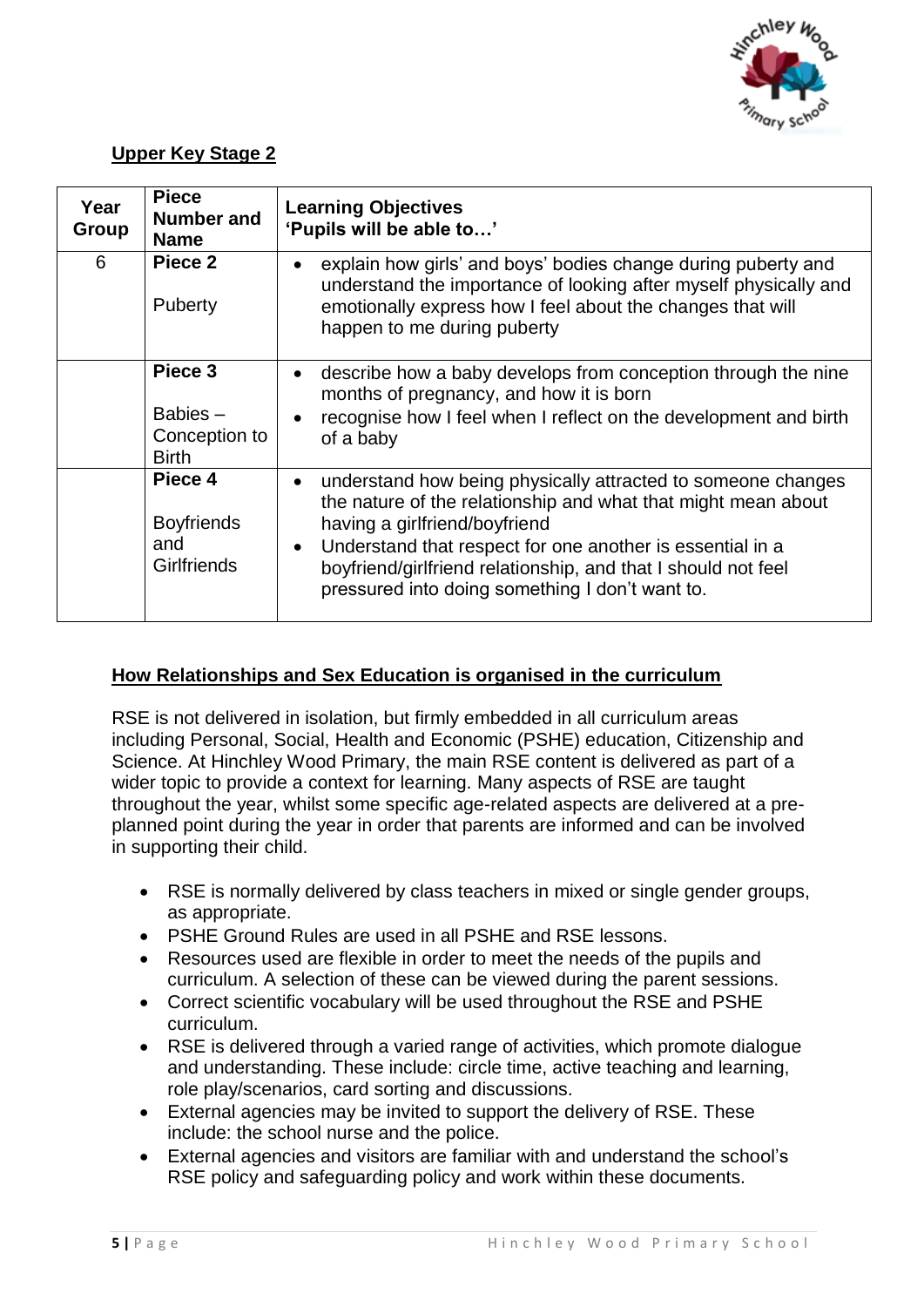

- All input to RSE lessons is part of a planned programme and negotiated and agreed with staff in advance.
- All visitors are supervised/supported by a member of staff at all times.

# **Questions Raised by Pupils**

Establishing a safe, open and positive learning environment, built on trusting relationships between all members of the class community is vital to successful and effective teaching and learning within this subject. A set of ground rules are established prior to the delivery of a unit of work so that both teachers and pupils are working within a safe environment where they will not feel embarrassed or anxious during discussions. Questions raised by children should be answered honestly and with a degree of detail appropriate to the child's age and stage of development. Teachers will use their professional skill and discretion before answering questions and, if necessary, will deal with questions on an individual basis after the lesson. Where pupils' questions require a response that goes beyond the prescribed programme of study for the year group, they are encouraged to ask the question at home. Where appropriate, teachers will discuss a child's concerns with the child's parents. Teachers are aware that effective RSE, which brings an understanding of what is and is not acceptable in a relationship, can lead to the disclosure of a safeguarding issue. The usual standards of confidentiality between child and teacher will be observed, except where a child's question or response may need to be discussed with a Designated Safeguarding Lead.

## **Equal Opportunities**

As a school we ensure that effective Relationships and Sex Education is available to all pupils and is sensitive to the needs of individual pupils', culture, faith and family background. Where pupils have specific educational needs, arrangements for support from outside agencies and support staff are made to ensure these pupils have an appropriate, differentiated curriculum.

## **Parental involvement**

Hinchley Wood Primary School is committed to working with parents and believes that it is important to have the support of parents and the wider community for the PSHE and RSE programme. Parents are provided with the opportunity to find out about and discuss the school's programme through the relevant year groups' RSE curriculum meetings, parents' evenings, in policy development and on the school website.

To further promote effective communication and discussion between parents and their children, we notify parents when particular aspects of RSE will be taught through termly curriculum letters. If there are any questions about the curriculum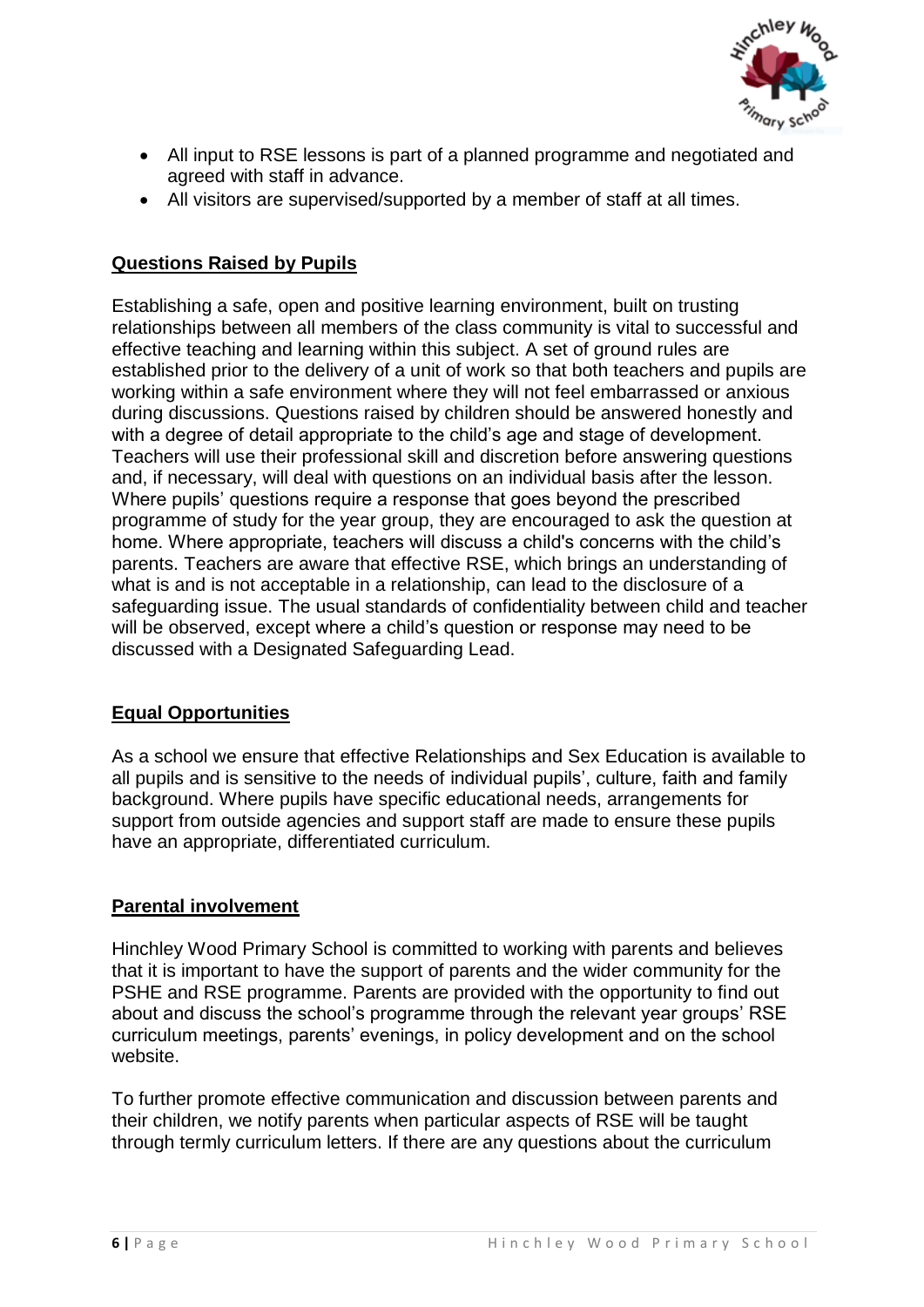

content we advise speaking to the class teacher in a positive, sensitive and proactive manner.

## **Withdrawal from RSE Lessons**

"Parents have the right to request that their child be withdrawn from some or all of sex education delivered as part of statutory Relationships and Sex Education" DfE Guidance p.17

At Hinchley Wood School, puberty is taught as a statutory requirement of Health Education and covered by our Jigsaw PSHE Programme in the 'Changing Me' Puzzle. We conclude that sex education refers to Human Reproduction, and therefore inform parents of their right to request their child be withdrawn from the PSHE lessons that explicitly teach this i.e. the Jigsaw 'Changing Me' Puzzle e.g. Year 4, Lesson 2 (Having a baby)

Year 5, Lesson 4 (Conception)

Year 6, Lesson 4 (Conception, birth)

Information about the non-statutory content of RSE lessons will be shared with parents prior to curriculum delivery during parent sessions. It can also be viewed on our school website. Those parents/carers wishing to exercise this right are invited in to see a member of the senior leadership team who will explore any concerns and discuss any impact that withdrawal may have on the child. Any withdrawal will be granted with support from the head teacher.

Some elements of Relationships and Sex Education are covered through our Science curriculum. Learning objectives covered contribute towards learning about 'animals, including humans'. Parents/carers cannot withdraw their child from Science lessons and therefore their children will be taught the objectives below:

| Year 1            | Identify, name, draw and label the basic<br>parts of the human body and say which<br>part of the body is associated with each<br>sense. |
|-------------------|-----------------------------------------------------------------------------------------------------------------------------------------|
| Year 2            | Notice that animals, including humans,<br>have offspring which grow in to adults.                                                       |
| Year 5            | Describe the changes as humans<br>develop to old age.<br>Describe the life process of<br>reproduction in some plants and<br>animals.    |
| Year <sub>6</sub> | Recognise the impact of diet, exercise,<br>drugs and lifestyle on the way their<br>bodies function.                                     |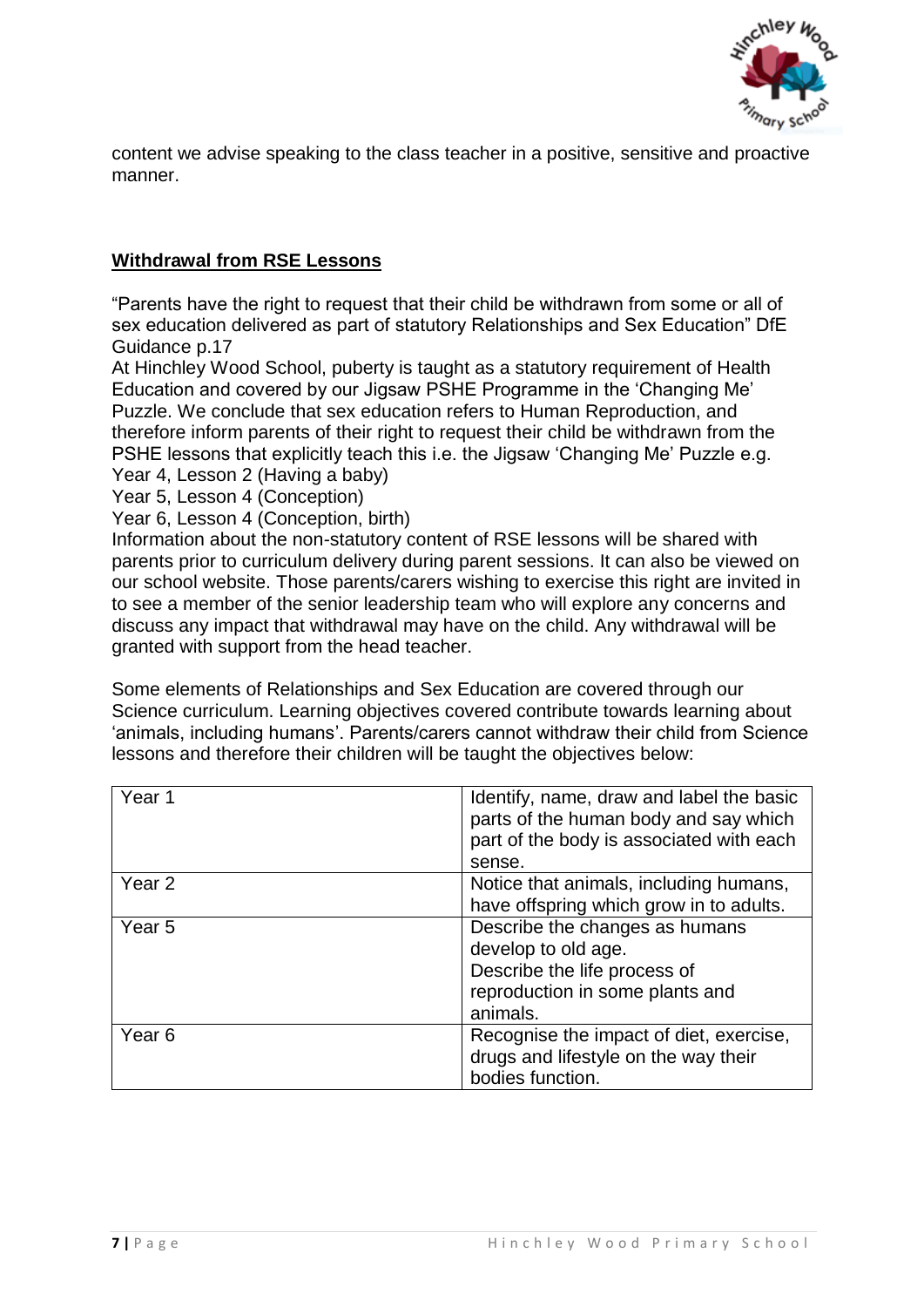

## **Assessment**

Children's understanding, knowledge and skills are assessed through observation, discussion, questioning and group participation. Children will be encouraged to talk about and reflect on their own experiences. Every child, in KS1 and KS2 has a PSHE book to record their learning and this is also used as an assessment tool. For the early years, evidence of learning will be on tapestry or in the children's Learning logs.

### **Roles and responsibilities:**

#### **The Governing Board**

The Local Governing Body will approve the RSE policy, and hold the head teacher to account for its implementation.

#### **The Head Teacher**

The head teacher is responsible for ensuring that RSE is taught consistently across the school, and for managing requests to withdraw pupils from [non-statutory/nonscience] components of RSE.

#### **Staff**

Staff are responsible for:

- Delivering RSE in a sensitive way
- Modelling positive attitudes to RSE
- Monitoring progress
- Responding to the needs of individual pupils
- Responding appropriately to pupils whose parents wish them to be withdrawn from the (non-statutory/non-science) components of RSE
- Staff do not have the right to opt out of teaching RSE. Staff who have concerns about teaching RSE are encouraged to discuss this with the PSHE lead.
- All teaching staff are responsible for leading the learning about relationships. Year 5 and Year 6 teaching staff are responsible for the agreed non-statutory elements of the curriculum.

#### **Pupils**

Pupils are expected to engage fully in RSE and, when discussing issues related to RSE, treat others with respect and sensitivity.

#### **Monitoring and Evaluation**

The PSHE subject leader will monitor delivery of RSE through observation and discussion with teaching staff to ensure consistent and coherent curriculum provision. Evaluation will be based on:

- Pupil and teacher evaluation of the content and learning processes
- Monitoring of PSHE books and learning environments
- Staff meetings to support colleagues in all aspects of the curriculum and to review and share ideas